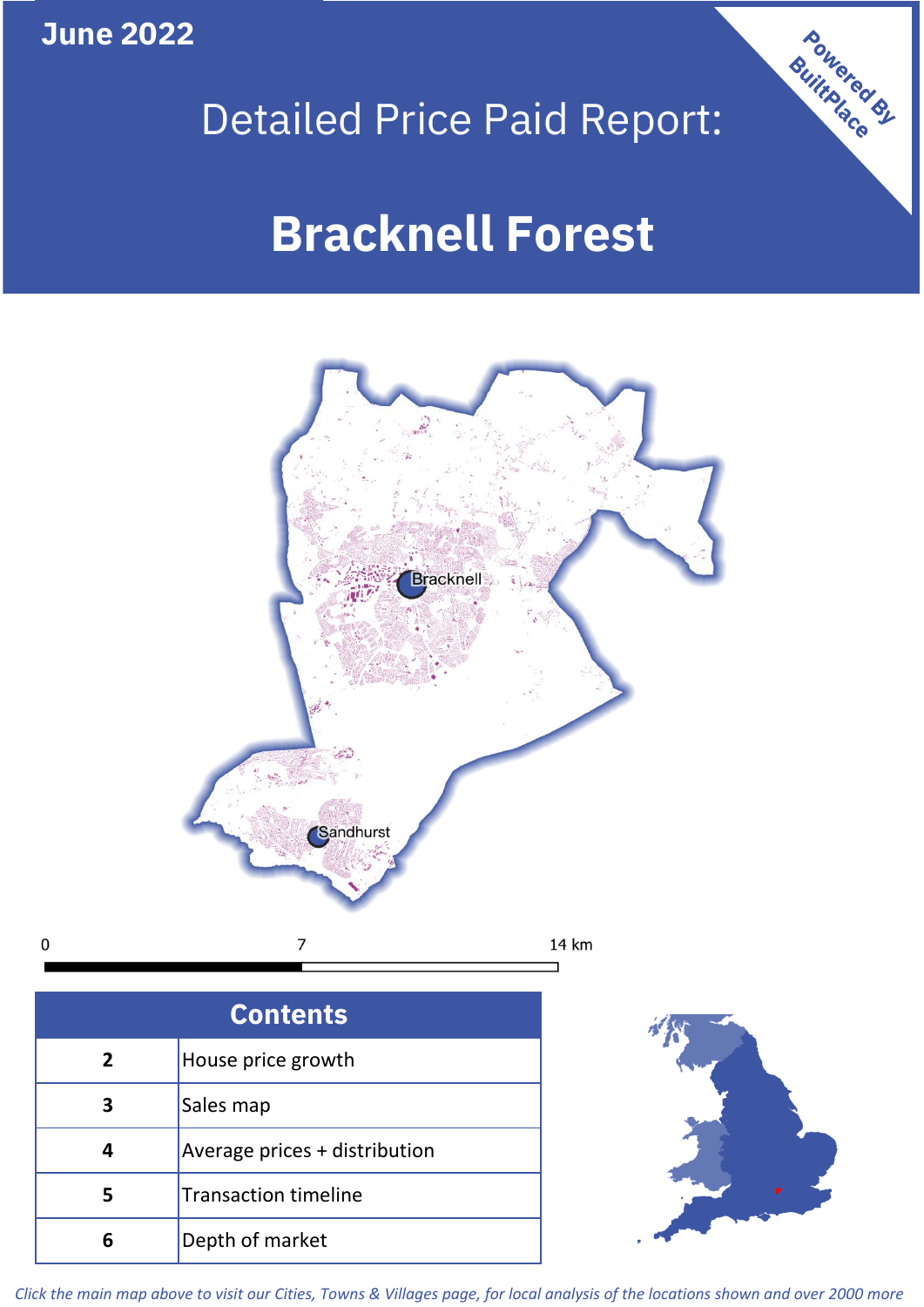#### **Headline Data**

|                     | <b>Current level</b> | 3 month  | <b>Annual</b> | 5 year  | 10 year |
|---------------------|----------------------|----------|---------------|---------|---------|
| <b>House prices</b> | £393,393             | 3.1%     | 12.8%         | 12.3%   | 73.1%   |
| <b>Transactions</b> | 2,022                | $-14.2%$ | 4.5%          | $-1.7%$ | 32.2%   |

## **House Price Growth (April 2022 data)**

#### *Annual Change in House Prices*



House prices in Bracknell Forest grew by 12.8% in the 12 months to April 2022 (based on 3-month smoothed data). By comparison national house prices grew by 10.7% and prices in the South East grew by 11.5% over the same period.

Bracknell Forest house prices are now 57.6% above their previous peak in 2007, compared to +60.7% for the South East and +52.9% across England.



#### *Year-To-Date Change in House Prices, December to April*

Local prices have grown by 3.9% in 2022 so far, compared to growth of 0.4% over the same period last year.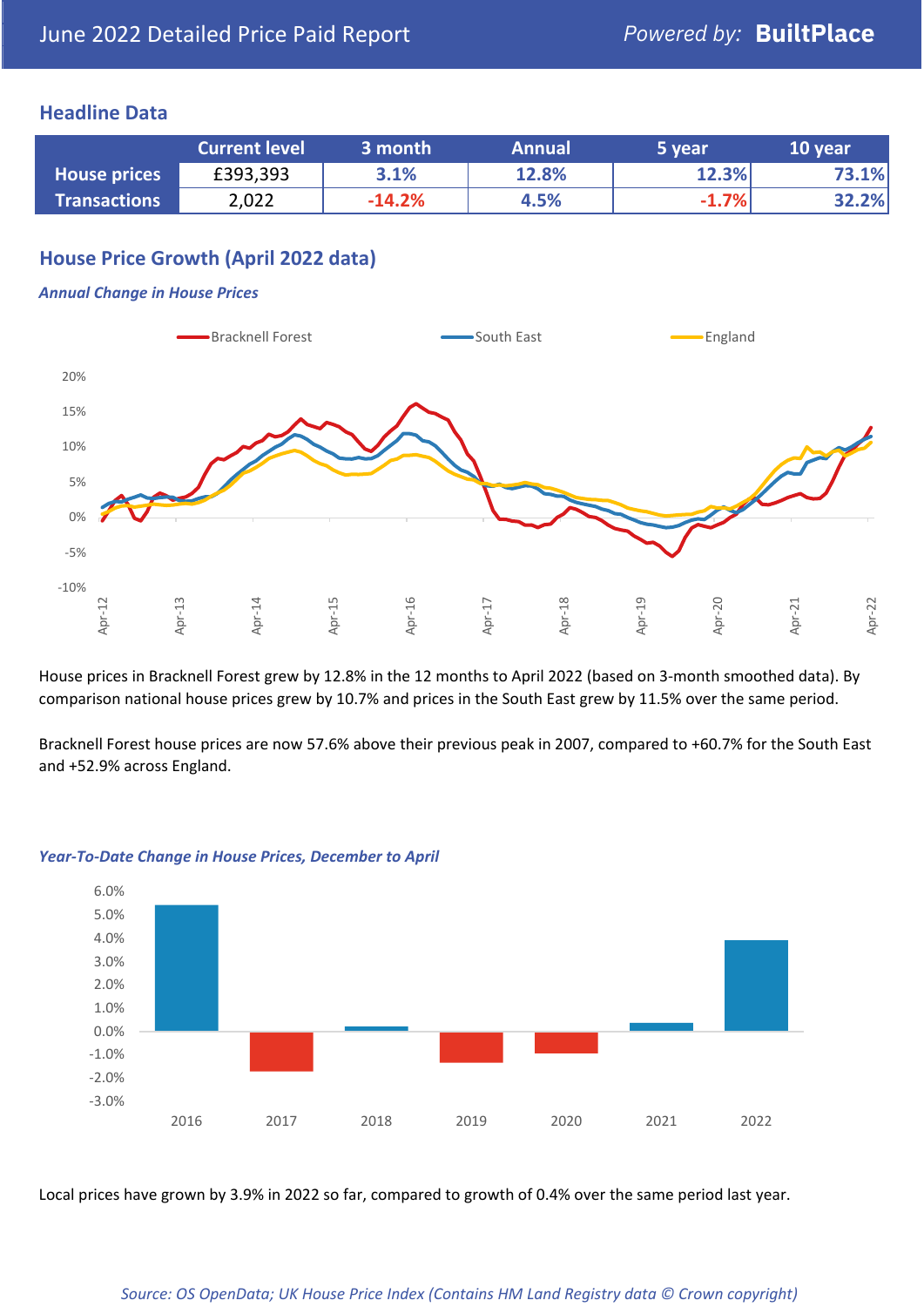# **House Price Map**

#### *12 months to April 2022*



*Each point is one postcode, coloured by the average value relative to all sales in this local authority (price bands are LA-specific quintiles).*

# **Map Key**

| Min      | <b>Max</b> |                            |
|----------|------------|----------------------------|
| Up to    | £284,000   | 1st quintile / lowest 20%  |
| £284,000 | £333,000   | 2nd quintile               |
| £333,000 | £405,000   | 3rd quintile               |
| £405,000 | £535,000   | 4th quintile               |
| £535,000 | and over   | 5th quintile / highest 20% |

*Source: OS OpenData; UK House Price Index (Contains HM Land Registry data © Crown copyright)*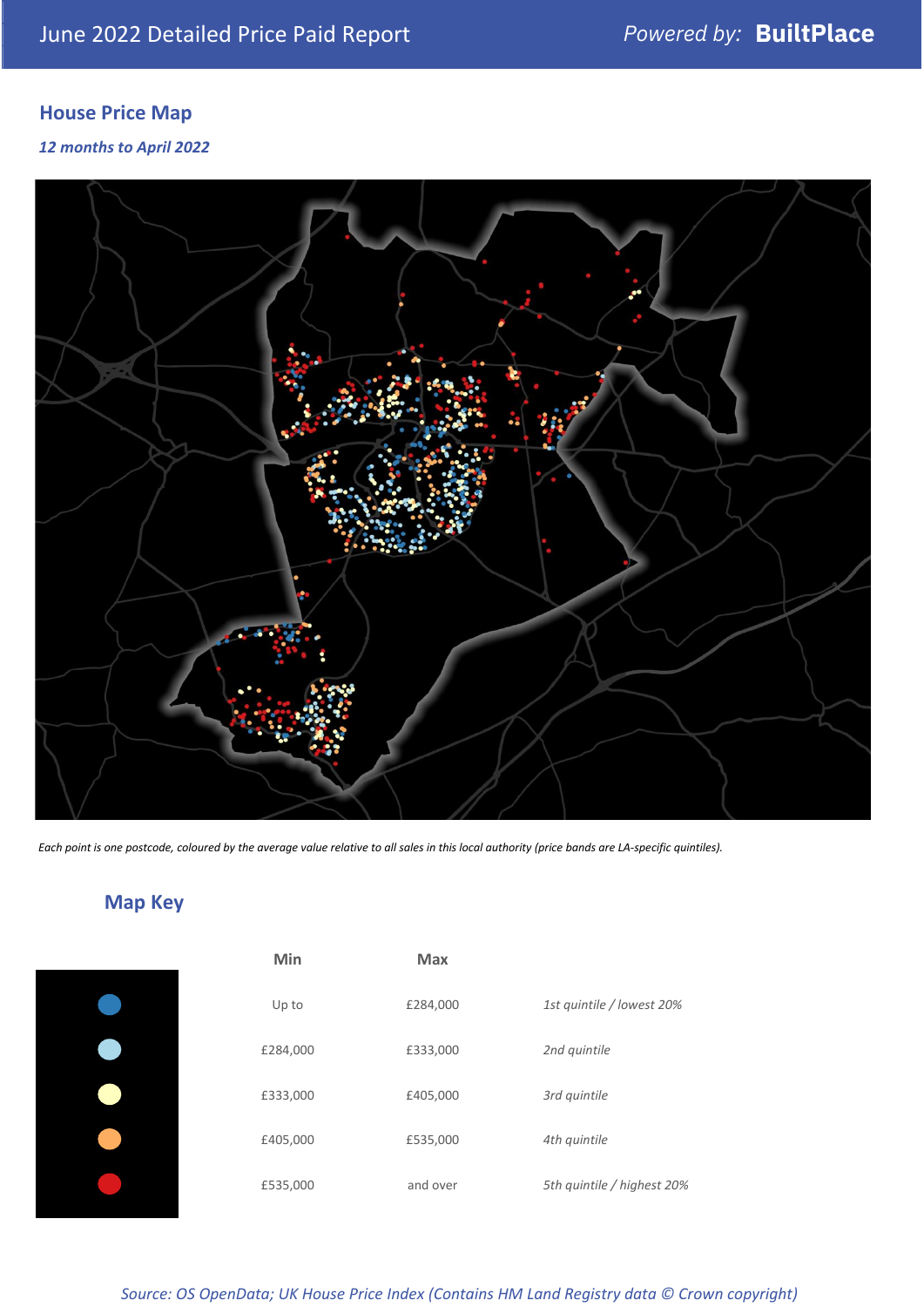# **Average House Price by Property Type**

#### *12 months to April 2022*



|                 | <b>New</b> | <b>Second hand</b> |  |  |
|-----------------|------------|--------------------|--|--|
| <b>Flat</b>     | £380,423   | £230,712           |  |  |
| <b>Terraced</b> | £441,886   | £340,211           |  |  |
| Semi-detached   | £442,938   | £431,112           |  |  |
| <b>Detached</b> | £637,667   | £746,967           |  |  |

### **House Price Distribution by Year**

*All properties, by price band and calendar year (2020 = year to date)*

|                    | 1997 | 2002 | 2007 | 2012 | 2017 | 2019 | 2020 |
|--------------------|------|------|------|------|------|------|------|
| <b>Under £100k</b> | 62%  | 7%   | 1%   | 1%   | 0%   | 0%   | 0%   |
| £100-200k          | 35%  | 60%  | 35%  | 33%  | 7%   | 7%   | 5%   |
| E200-300k          | 3%   | 23%  | 39%  | 38%  | 31%  | 20%  | 17%  |
| £300-400k          | 1%   | 7%   | 16%  | 18%  | 32%  | 32%  | 36%  |
| £400-500k          | 0%   | 2%   | 7%   | 7%   | 16%  | 19%  | 14%  |
| <b>£500k-1m</b>    | 0%   | 1%   | 2%   | 3%   | 14%  | 21%  | 25%  |
| £1-2m              | 0%   | 0%   | 0%   | 0%   | 1%   | 1%   | 3%   |
| <b>Over £2m</b>    | 0%   | 0%   | 0%   | 0%   | 0%   | 1%   | 1%   |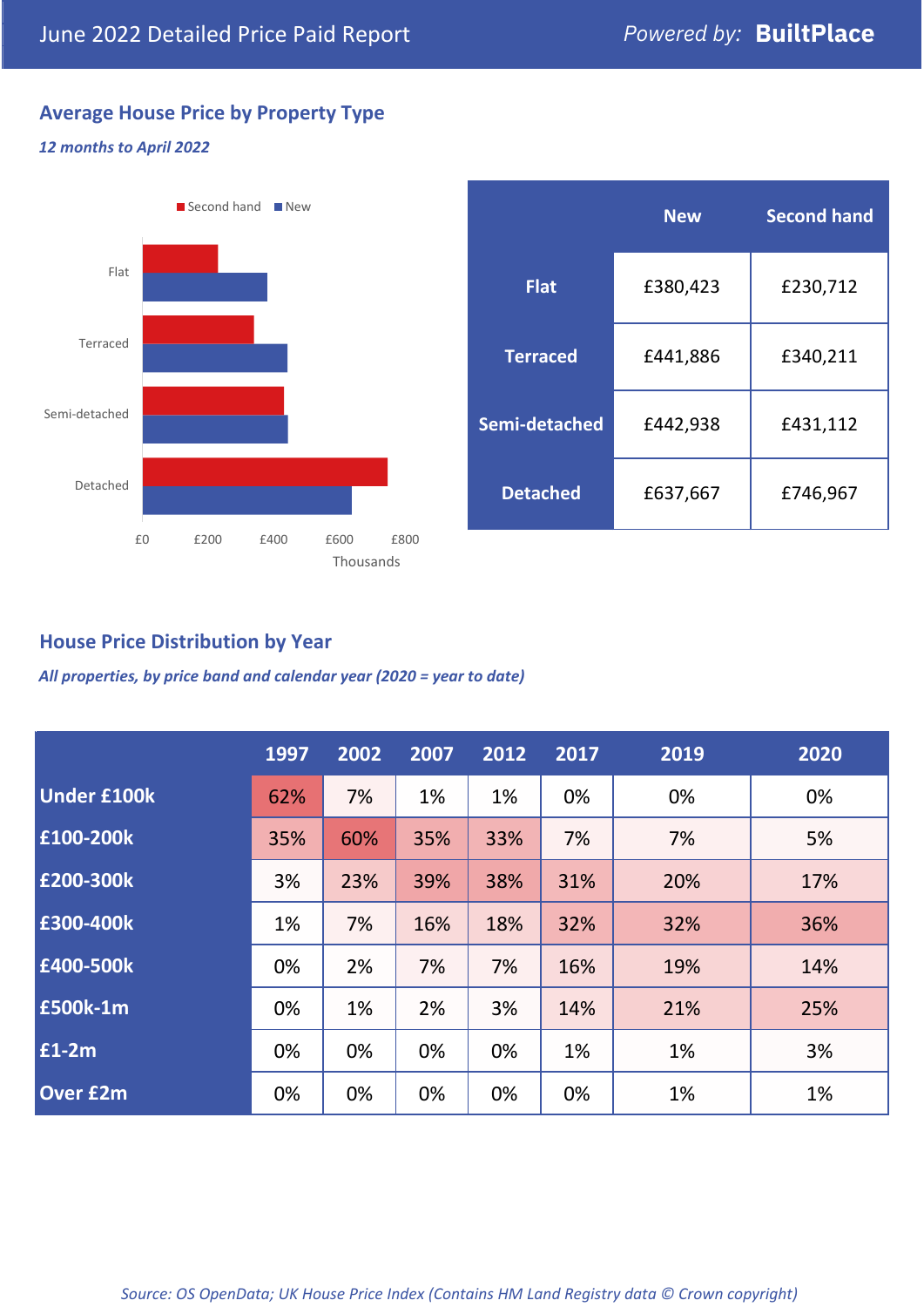# **Transactions (February 2022 data)**

*Annual Transactions, Indexed (2001-05 average = 100)*



There were 2,022 transactions in Bracknell Forest during the 12 months to February 2022. This is 68% of the average from 2001-05 and suggests activity is significantly below pre-downturn levels.

Transactions in Bracknell Forest have fallen by 11.8% since 2014, compared to changes of -9.9% for South East and -7.7% for England.



#### *Cash and New Build Sales as % of Total, by Year*

*Note: The data on this page EXCLUDES transactions identified as transfers under a power of sale/repossessions, buy-to-lets (where they can be identified by a mortgage), and transfers to non-private individuals - i.e. it comprises only Land Registry 'A' data.*